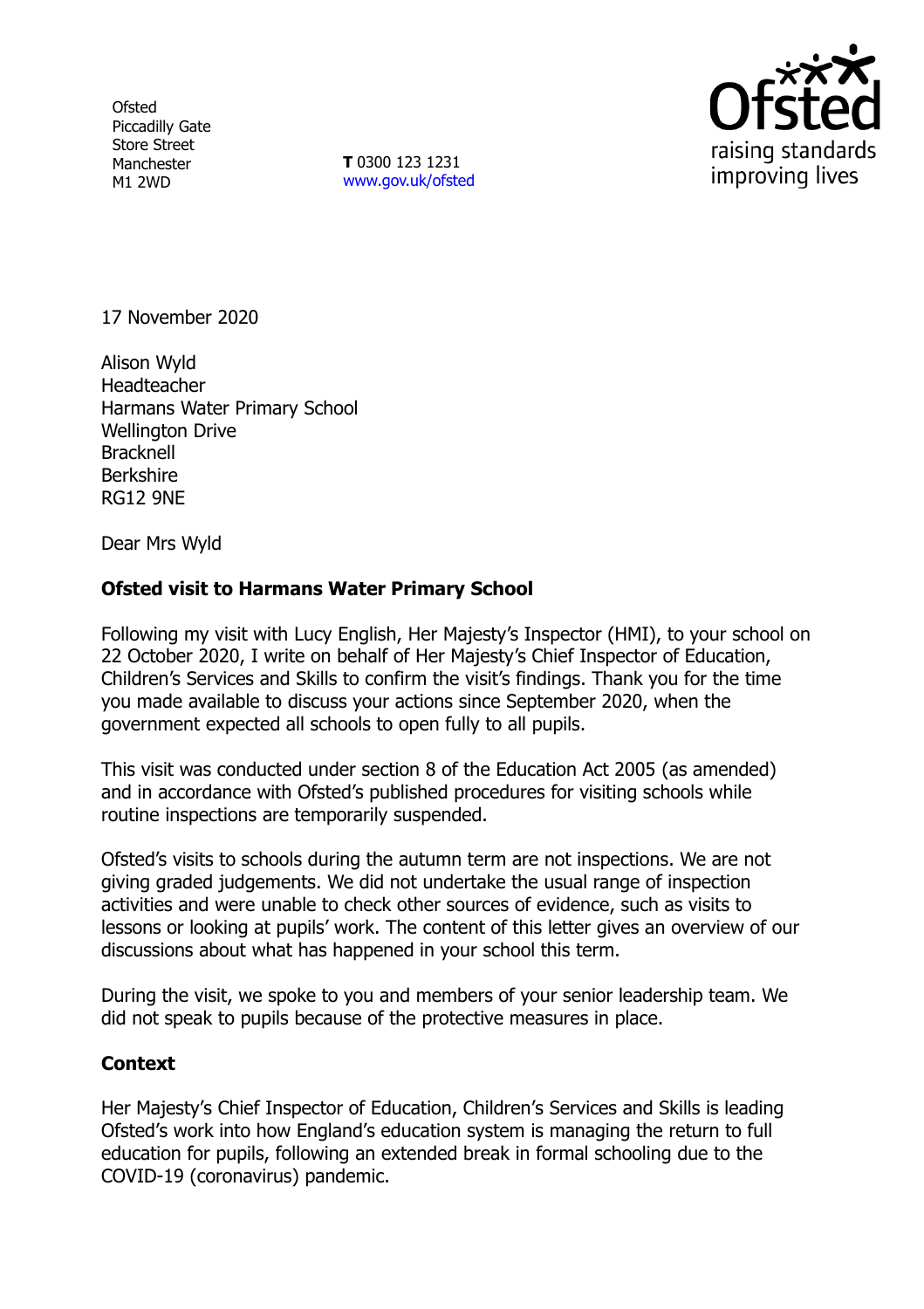

In undertaking this focused work, HMI are visiting a broad range of schools. HMI will visit a sample of:

- approximately 1,200 schools across all Ofsted grades (outstanding, good, requires improvement and inadequate)
- maintained schools, academies and free schools, special schools and centres of alternative provision, including those in cities, and coastal, town or rural communities.

The information from this visit will feed into Ofsted's national reporting so that the insights can be shared with the government and the education sector. We did not find any significant concerns during the visit. In such a case, an inspection report would be published on our website and available to parents and carers.

We did not consider your response to COVID-19 during the spring and summer terms 2020, when the school was not open to all pupils.

## **From this visit, inspectors noted that:**

- The school opened to Years 1 to 6 on 3 September 2020 with the expectation that pupils attend full time. Children in early years had a slightly longer introduction to school than normal and started full time on 14 September.
- $\blacksquare$  Pupils' attendance is in line with what it was at this point last year.
- Pupils are studying their usual range of subjects. Teachers have made temporary changes to the curriculum to prioritise reading and help catch up on other areas missed last term. You anticipate a return to the school's normal curriculum by summer 2021.
- Teachers have tested what pupils remember in reading and mathematics. In other subjects, they check pupils' knowledge prior to introducing new concepts. Teachers have changed the order in which some of the content is being taught in physical education, music, science, and design and technology.
- Teachers have adapted their timetables to give more time to support vounger pupils' phonics and early reading skills where this is needed. You have encouraged staff to support older pupils' reading in school and at home.
- You noticed that pupils generally need more help with their writing. Teachers have pinpointed pupils' spelling, handwriting and stamina to write at length as priorities. Staff are focusing more on these aspects across a range of subjects.
- Teachers have identified aspects of mathematics that pupils need to revisit before moving on to new concepts. Staff are concentrating on pupils' mathematical vocabulary and reasoning skills in all year groups.
- Remote education is provided to support self-isolating pupils to access their normal range of subjects. Parents and pupils can access this online or via